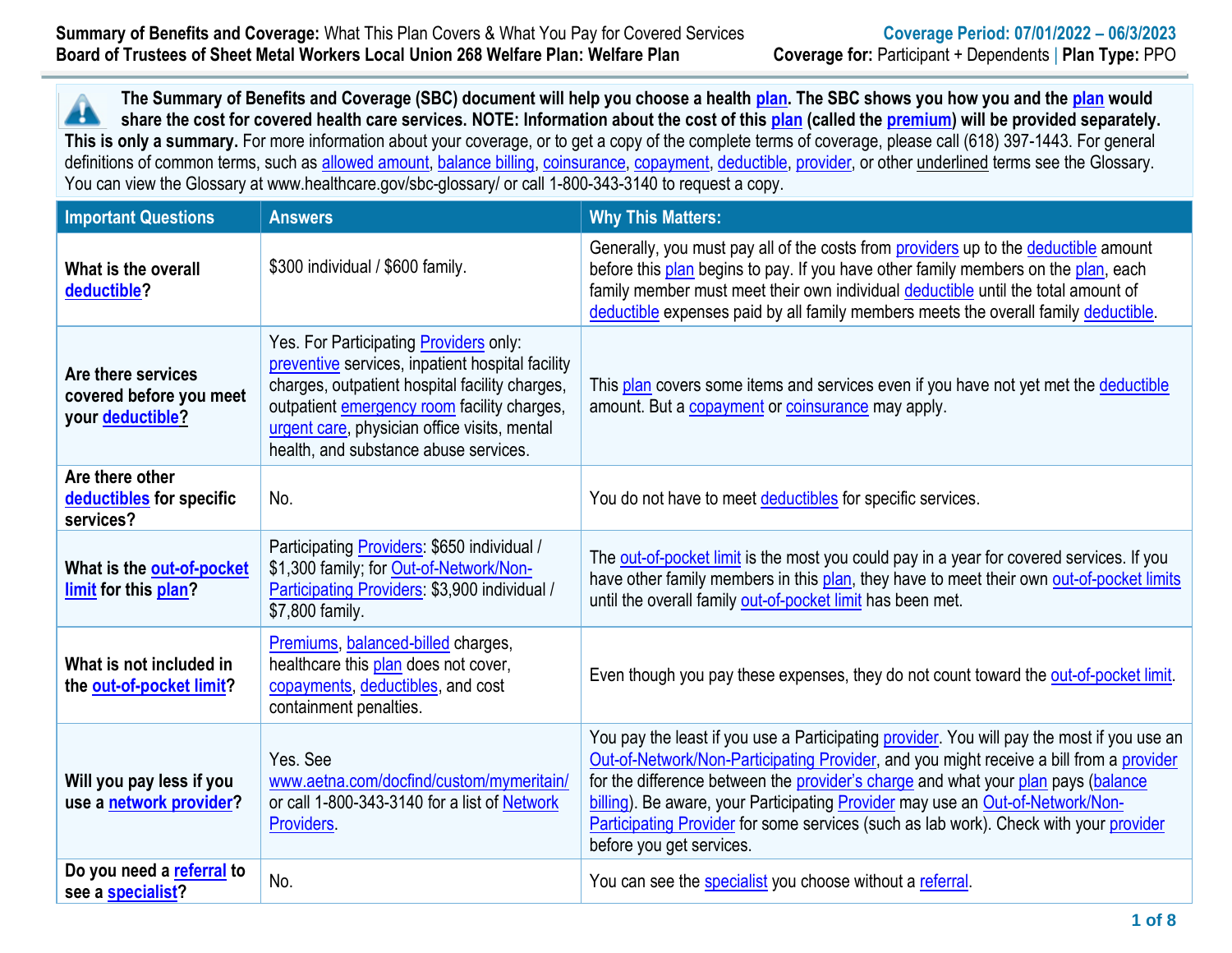All **[copayment](https://www.healthcare.gov/sbc-glossary/#copayment)** and **[coinsurance](https://www.healthcare.gov/sbc-glossary/#coinsurance)** costs shown in this chart are after your **[deductible](https://www.healthcare.gov/sbc-glossary/#deductible)** has been met, if a **[deductible](https://www.healthcare.gov/sbc-glossary/#deductible)** applies.

|                                                              |                                                     | <b>What You Will Pay</b>                                           |                                                                                              |                                                                                                                                                                                                 |
|--------------------------------------------------------------|-----------------------------------------------------|--------------------------------------------------------------------|----------------------------------------------------------------------------------------------|-------------------------------------------------------------------------------------------------------------------------------------------------------------------------------------------------|
| <b>Common</b><br><b>Medical Event</b>                        | <b>Services You May Need</b>                        | <b>Participating Provider</b><br>(You will pay the least)          | Out-of-Network/Non-<br><b>Participating</b><br><b>Provider</b><br>(You will pay the<br>most) | <b>Limitations, Exceptions, &amp; Other Important</b><br><b>Information</b>                                                                                                                     |
|                                                              | Primary care visit to treat an<br>injury or illness | \$10 copayment, no deductible.                                     | 30% coinsurance.                                                                             | Cost of the initial visit to a participating<br>provider or out-of-network provider that results<br>in an order for testing for COVID-19 is covered<br>at 100% with no copay and no deductible. |
| If you visit a health<br>care provider's office<br>or clinic | <b>Specialist</b> visit                             | \$10 copayment, no deductible.<br>Chiropractor: 10%<br>coinsurance | 30% coinsurance<br>Chiropractor: 30%<br>coinsurance                                          | Chiropractic visits are limited to 24 per<br>calendar year and chiropractic services are<br>limited to spinal manipulation, diagnostic<br>testing, and x-rays.                                  |
|                                                              | Preventive care/screening/<br>immunization          | \$10 copayment, no deductible.                                     | Not covered.                                                                                 | You may have to pay more for services that<br>are not preventive. Ask your provider if the<br>services needed are preventive. Then check<br>what your plan will pay for.                        |
| If you have a test                                           | Diagnostic test (x-ray, blood<br>work)              | 10% co-insurance.                                                  | 30% co-insurance.                                                                            | COVID-19 testing performed by a participating<br>provider or out-of-network provider covered at<br>100% with no copay and no deductible.                                                        |
|                                                              | Imaging (CT/PET scans,<br>MRI <sub>s</sub> )        | 10% co-insurance.                                                  | 30% co-insurance.                                                                            | <b>Preauthorization</b> is required.                                                                                                                                                            |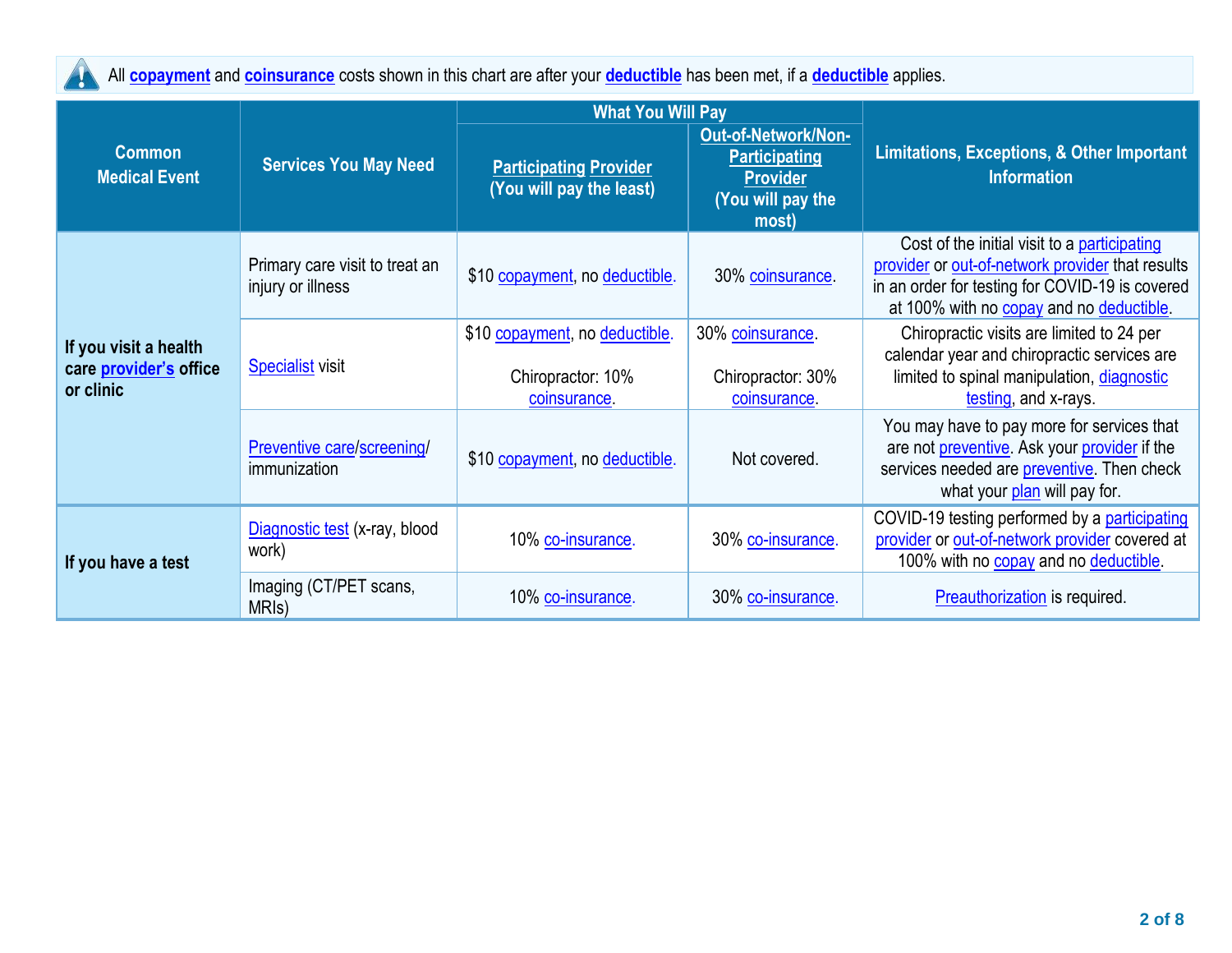|                                                                                                                                                             |                                                   | <b>What You Will Pay</b>                                                                                                                                                                                                                                                                                                                                                                                                                                                                                                                                                                                                                                                                                                                                                 |                                                                                                     |                                                                                                                                                                                                                                                                                                                                                                                                                                                                                                                                                                                                                                                         |  |
|-------------------------------------------------------------------------------------------------------------------------------------------------------------|---------------------------------------------------|--------------------------------------------------------------------------------------------------------------------------------------------------------------------------------------------------------------------------------------------------------------------------------------------------------------------------------------------------------------------------------------------------------------------------------------------------------------------------------------------------------------------------------------------------------------------------------------------------------------------------------------------------------------------------------------------------------------------------------------------------------------------------|-----------------------------------------------------------------------------------------------------|---------------------------------------------------------------------------------------------------------------------------------------------------------------------------------------------------------------------------------------------------------------------------------------------------------------------------------------------------------------------------------------------------------------------------------------------------------------------------------------------------------------------------------------------------------------------------------------------------------------------------------------------------------|--|
| <b>Common</b><br><b>Medical Event</b>                                                                                                                       | <b>Services You May Need</b>                      | <b>Participating Provider</b><br>(You will pay the least)                                                                                                                                                                                                                                                                                                                                                                                                                                                                                                                                                                                                                                                                                                                | <b>Out-of-Network/Non-</b><br><b>Participating</b><br><b>Provider</b><br>(You will pay the<br>most) | <b>Limitations, Exceptions, &amp; Other Important</b><br><b>Information</b>                                                                                                                                                                                                                                                                                                                                                                                                                                                                                                                                                                             |  |
|                                                                                                                                                             | Generic drugs                                     | \$10 copayment (retail); \$20 copayment (mail order).                                                                                                                                                                                                                                                                                                                                                                                                                                                                                                                                                                                                                                                                                                                    |                                                                                                     | Limited to 31-day supply or 90-day supply for<br>maintenance medications. The Prescription                                                                                                                                                                                                                                                                                                                                                                                                                                                                                                                                                              |  |
|                                                                                                                                                             | <b>Formulary</b> drugs                            | \$25 copayment (retail); \$40 copayment (mail order).                                                                                                                                                                                                                                                                                                                                                                                                                                                                                                                                                                                                                                                                                                                    |                                                                                                     | Drug Program is an independent program,<br>separate from medical coverage, provided                                                                                                                                                                                                                                                                                                                                                                                                                                                                                                                                                                     |  |
|                                                                                                                                                             | Non-formulary brand drugs                         | \$45 copayment (retail); \$70 copayment (mail order).                                                                                                                                                                                                                                                                                                                                                                                                                                                                                                                                                                                                                                                                                                                    |                                                                                                     | through CitizensRx. In order to receive the full<br>benefit of the <b>Prescription Drug</b> Program, you                                                                                                                                                                                                                                                                                                                                                                                                                                                                                                                                                |  |
| If you need drugs to<br>treat your illness or<br>condition<br>More information about<br>prescription drug<br>coverage is available at<br>www.citizensrx.com | <b>Specialty drugs</b>                            | The Plan will pay the first 50% of the cost of specialty<br>drugs through CitizensRx's Specialty Pharmacy<br>Program. CitizensRx will then assist you in applying for<br>payment assistance. If payment from other sources is<br>received, the plan will pay the remaining cost of the<br>prescription after the third-party payments are applied<br>with no amount due from you. If there is no payment<br>available from other sources, you will only be responsible<br>for the brand copayment amount as shown in the<br>prescription drug schedule of benefits.<br>Coupons, copayment assistance and other forms of<br>financial assistance and any amounts not paid out of you<br>or your dependent's "pocket" are not counted towards<br>your out-of-pocket limit. |                                                                                                     | must use participating pharmacies and present<br>your CitizensRx card.<br>Specialty drugs must be obtained from the<br><b>Specialty Pharmacy Program after the</b><br>prescription has been filled once at a retail<br>pharmacy.<br>Prescription Drugs with a cost of \$5,000 or<br>more are excluded from coverage, unless<br>medically necessary for the treatment of a life-<br>threatening condition or because that drug is<br>the sole available treatment for the applicable<br>condition.<br>Monthly high-cost prescription drugs (costing<br>\$2,000 or more) which are to be covered under<br>the medical benefit provisions of the plan must |  |
| If you have outpatient                                                                                                                                      | Facility fee (e.g., ambulatory<br>surgery center) | \$25 copayment, 10%<br>coinsurance, no deductible.                                                                                                                                                                                                                                                                                                                                                                                                                                                                                                                                                                                                                                                                                                                       | \$75 copayment, 30%<br>coinsurance.                                                                 | be preauthorized.<br>Preauthorization is required for certain                                                                                                                                                                                                                                                                                                                                                                                                                                                                                                                                                                                           |  |
| surgery                                                                                                                                                     | Physician/surgeon fees                            | 10% co-insurance.                                                                                                                                                                                                                                                                                                                                                                                                                                                                                                                                                                                                                                                                                                                                                        | 30% co-insurance.                                                                                   | surgeries.                                                                                                                                                                                                                                                                                                                                                                                                                                                                                                                                                                                                                                              |  |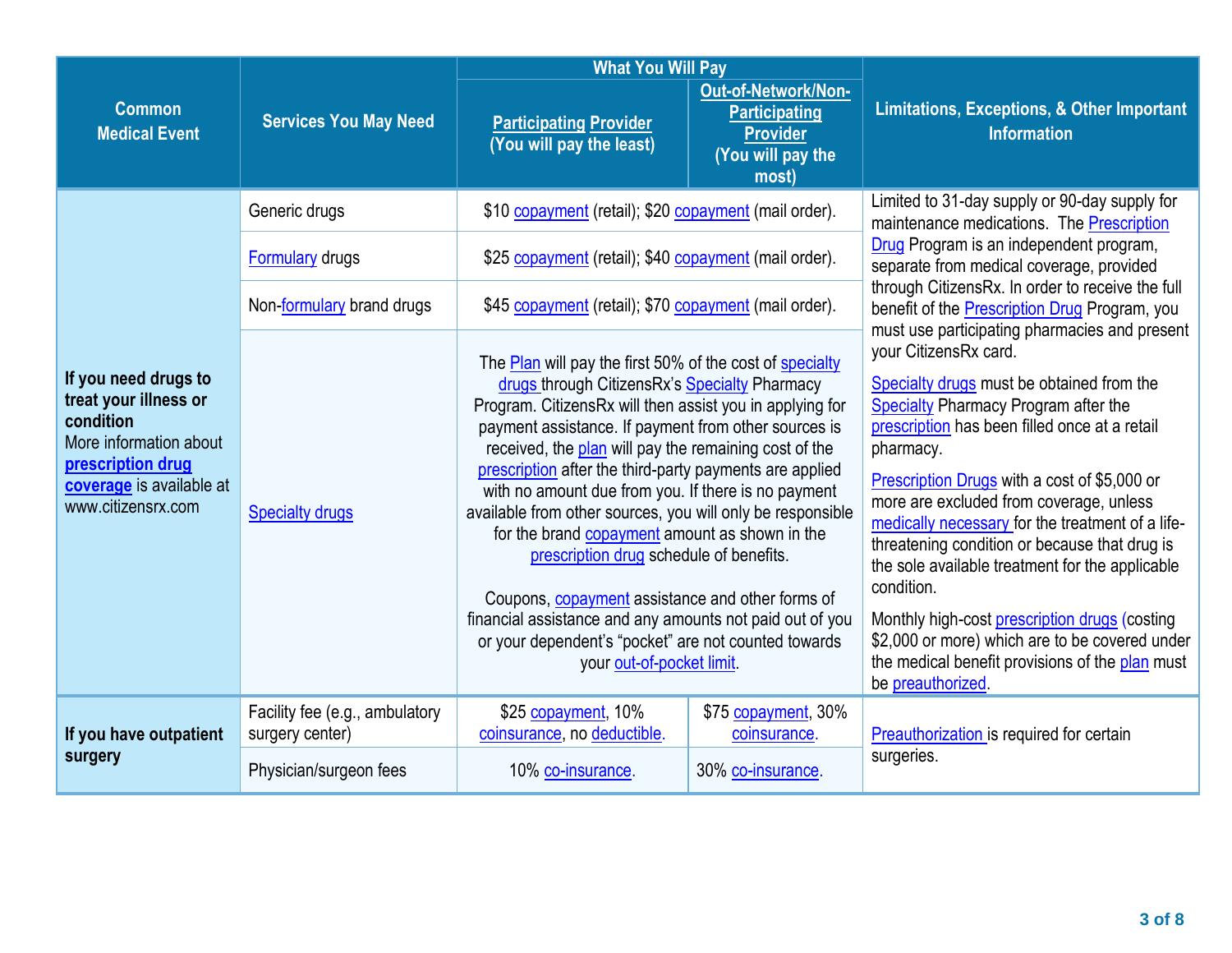|                                                                                    |                                            | <b>What You Will Pay</b>                                                                                           |                                                                                                                                       |                                                                                                                                                                                                                                                                                                                                                                                                                                                                                                   |
|------------------------------------------------------------------------------------|--------------------------------------------|--------------------------------------------------------------------------------------------------------------------|---------------------------------------------------------------------------------------------------------------------------------------|---------------------------------------------------------------------------------------------------------------------------------------------------------------------------------------------------------------------------------------------------------------------------------------------------------------------------------------------------------------------------------------------------------------------------------------------------------------------------------------------------|
| <b>Common</b><br><b>Medical Event</b>                                              | <b>Services You May Need</b>               | <b>Participating Provider</b><br>(You will pay the least)                                                          | Out-of-Network/Non-<br><b>Participating</b><br><b>Provider</b><br>(You will pay the<br>most)                                          | <b>Limitations, Exceptions, &amp; Other Important</b><br><b>Information</b>                                                                                                                                                                                                                                                                                                                                                                                                                       |
| If you need immediate                                                              | <b>Emergency room care</b>                 | \$36 copayment, 10%<br>coinsurance, no deductible.                                                                 | \$108 copayment, 30%<br>coinsurance, no<br>deductible.                                                                                | Copayment waived if admitted to hospital.<br>\$250 penalty for failure to notify if admitted.<br>Benefits for Emergency Services provided at<br>an out-of-network facility will be paid at the<br>participating provider cost-sharing level to the<br>extent required by the No Surprises Act.<br>Cost of the initial visit to a participating<br>provider or out-of-network provider that results<br>in an order for testing for COVID-19 is covered<br>at 100% with no copay and no deductible. |
| medical attention                                                                  | <b>Emergency medical</b><br>transportation | 10% co-insurance.                                                                                                  | <b>Ground Ambulance -</b><br>30% of up to 300% of<br>Medicare Allowable<br>Rate co-insurance.<br>Air Ambulance - 10%<br>co-insurance. | None.                                                                                                                                                                                                                                                                                                                                                                                                                                                                                             |
|                                                                                    | <b>Urgent care</b>                         | \$10 copayment, no deductible.                                                                                     | 30% co-insurance.                                                                                                                     | Cost of the initial visit to a participating<br>provider or out-of-network provider that results<br>in an order for testing for COVID-19 is covered<br>at 100% with no copay and no deductible.                                                                                                                                                                                                                                                                                                   |
| If you have a hospital                                                             | Facility fee (e.g., hospital<br>room)      | \$50 copayment, 10%<br>coinsurance, no deductible.                                                                 | \$100 copayment, 30%<br>coinsurance                                                                                                   | <b>Preauthorization</b> is required. Semi-private<br>room rate, unless semi-private room is not<br>available, then private room rate.                                                                                                                                                                                                                                                                                                                                                             |
| stay                                                                               | Physician/surgeon fees                     | 10% co-insurance.                                                                                                  | 30% co-insurance.                                                                                                                     | None.                                                                                                                                                                                                                                                                                                                                                                                                                                                                                             |
| If you need mental<br>health, behavioral<br>health, or substance<br>abuse services | Outpatient services                        | \$10 copayment for office visits.<br>\$25 copayment, 10%<br>coinsurance for outpatient<br>services. No deductible. | 30% coinsurance for<br>office visits. \$75<br>copayment, 30%                                                                          | None.                                                                                                                                                                                                                                                                                                                                                                                                                                                                                             |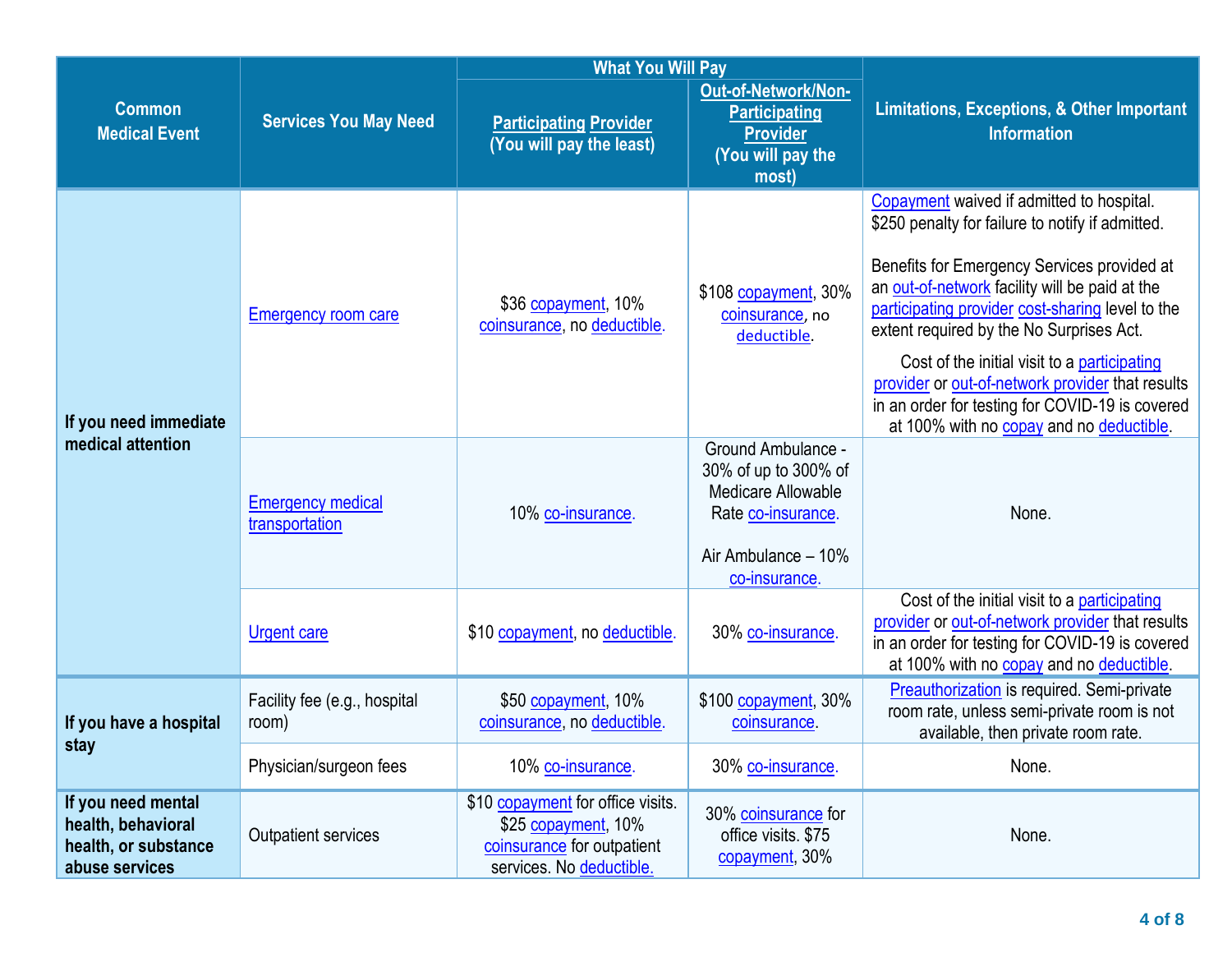|                                                                         |                                              | <b>What You Will Pay</b>                                                           |                                                                                              |                                                                                                                                                                                                                                            |
|-------------------------------------------------------------------------|----------------------------------------------|------------------------------------------------------------------------------------|----------------------------------------------------------------------------------------------|--------------------------------------------------------------------------------------------------------------------------------------------------------------------------------------------------------------------------------------------|
| <b>Common</b><br><b>Medical Event</b>                                   | <b>Services You May Need</b>                 | <b>Participating Provider</b><br>(You will pay the least)                          | Out-of-Network/Non-<br><b>Participating</b><br><b>Provider</b><br>(You will pay the<br>most) | <b>Limitations, Exceptions, &amp; Other Important</b><br><b>Information</b>                                                                                                                                                                |
|                                                                         |                                              |                                                                                    | coinsurance for<br>outpatient services.                                                      |                                                                                                                                                                                                                                            |
|                                                                         | Inpatient services                           | \$50 copayment, 10%<br>coinsurance.                                                | \$100 copayment, 30%<br>coinsurance.                                                         | Preauthorization is required. If an emergency,<br>within 48-hours of admission; if a non-<br>emergency, 48-hours advance notice required.<br>Semi-private room rate, unless semi-private<br>room is not available, then private room rate. |
|                                                                         | Office visits                                | \$10 copayment, no deductible.                                                     | 30% coinsurance.                                                                             |                                                                                                                                                                                                                                            |
| If you are pregnant                                                     | Childbirth/delivery<br>professional services | 10% co-insurance.                                                                  | 30% co-insurance.                                                                            |                                                                                                                                                                                                                                            |
|                                                                         | Childbirth/delivery facility<br>services     | Hospital: \$50 copayment, 10%<br>coinsurance; Birthing Center:<br>10% coinsurance. | Hospital: \$100<br>copayment, 30%<br>coinsurance; Birthing<br>Center: 30%<br>coinsurance.    | None.                                                                                                                                                                                                                                      |
|                                                                         | Home health care                             | 10% co-insurance.                                                                  | 30% co-insurance.                                                                            | Preauthorization is required. Limited to<br>maximum of 100 visits/calendar year, up to<br>four hours equals one visit.                                                                                                                     |
| If you need help<br>recovering or have<br>other special health<br>needs | <b>Rehabilitation services</b>               | 10% co-insurance.                                                                  | 30% co-insurance.                                                                            | Preauthorization is required for inpatient<br>services. Limited to 120 days/calendar year<br>for inpatient and outpatient occupational and<br>physical therapy, and 50 days/calendar year<br>for speech therapy.                           |
|                                                                         | <b>Habilitation services</b>                 | Not covered.                                                                       | Not covered.                                                                                 |                                                                                                                                                                                                                                            |
|                                                                         | <b>Skilled nursing care</b>                  | 10% co-insurance.                                                                  | 30% co-insurance.                                                                            | Preauthorization is required Limited to 90<br>days/calendar year for the same or related<br>causes.                                                                                                                                        |
|                                                                         | Durable medical equipment                    | 10% co-insurance.                                                                  | 30% co-insurance.                                                                            | Preauthorization is required for certain<br>devices. Prosthetics and orthotics are covered                                                                                                                                                 |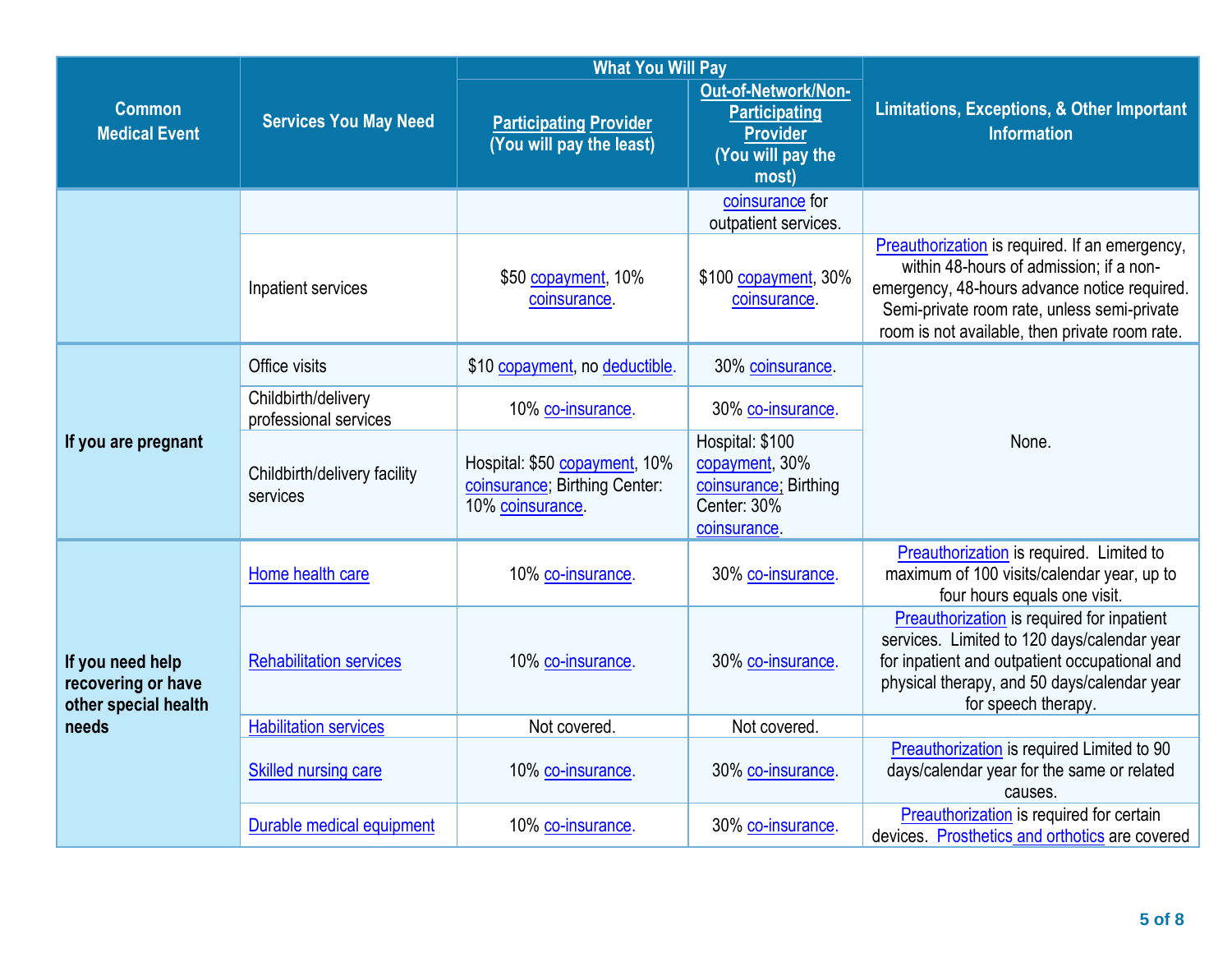|                                                        |                              | <b>What You Will Pay</b>                                                                                                               |                                                                                              |                                                                             |
|--------------------------------------------------------|------------------------------|----------------------------------------------------------------------------------------------------------------------------------------|----------------------------------------------------------------------------------------------|-----------------------------------------------------------------------------|
| <b>Common</b><br><b>Medical Event</b>                  | <b>Services You May Need</b> | <b>Participating Provider</b><br>(You will pay the least)                                                                              | Out-of-Network/Non-<br><b>Participating</b><br><b>Provider</b><br>(You will pay the<br>most) | <b>Limitations, Exceptions, &amp; Other Important</b><br><b>Information</b> |
|                                                        |                              |                                                                                                                                        |                                                                                              | for the initial equipment only, not<br>replacements.                        |
|                                                        | <b>Hospice services</b>      | 10% co-insurance.                                                                                                                      | 30% co-insurance.                                                                            | 185-day outpatient care lifetime maximum, all<br>network levels combined.   |
|                                                        | Children's eye exam          | Not Covered.                                                                                                                           |                                                                                              |                                                                             |
| If your child needs<br>dental or eye care              | Children's glasses           | Not Covered.                                                                                                                           |                                                                                              |                                                                             |
|                                                        | Children's dental check-up   | Not Covered.                                                                                                                           |                                                                                              |                                                                             |
| <b>Excluded Services &amp; Other Covered Services:</b> |                              |                                                                                                                                        |                                                                                              |                                                                             |
|                                                        |                              | Services Your Plan Generally Does NOT Cover (Check your plan document for more information and a list of any other excluded services.) |                                                                                              |                                                                             |
| • Acupuncture                                          |                              | • Non-emergency care when traveling outside the U.S.                                                                                   |                                                                                              | • Routine foot care, with certain exceptions                                |
| • Cosmetic Surgery                                     |                              |                                                                                                                                        |                                                                                              | • Routine eye care (Adult)                                                  |
| • Dental Care (Adult), with certain exceptions         |                              |                                                                                                                                        |                                                                                              | • Weight loss programs                                                      |
| • Gene Therapy Treatment                               |                              |                                                                                                                                        |                                                                                              |                                                                             |
| • Habilitation services                                |                              |                                                                                                                                        |                                                                                              |                                                                             |
| • Hearing aids, unless loss of hearing is due to a     |                              |                                                                                                                                        |                                                                                              |                                                                             |
| covered injury or illness<br>• Infertility treatment   |                              |                                                                                                                                        |                                                                                              |                                                                             |
|                                                        |                              |                                                                                                                                        |                                                                                              |                                                                             |
|                                                        |                              | Other Covered Services (Limitations may apply to these services. This is not a complete list. Please see your plan document.)          |                                                                                              |                                                                             |
| • Bariatric surgery, if medically necessary for        |                              | • Long-Term Care, as covered by skilled nursing                                                                                        |                                                                                              | • Private-duty nursing (subject to limitations;                             |
| surgical treatment of morbid obesity                   |                              | benefit; preauthorization required                                                                                                     |                                                                                              | consult your plan document for more information)                            |
| • Chiropractic care, maximum 24 visits/calendar        |                              |                                                                                                                                        |                                                                                              |                                                                             |
| year and limited to spinal manipulation, diagnostic    |                              |                                                                                                                                        |                                                                                              |                                                                             |

Your Rights to Continue Coverage: There are agencies that can help if you want to continue your coverage after it ends. The contact information for those agencies is: the Department of Labor's Employee Benefits Security Administration at 1-866-444-EBSA (3272) or [www.dol.gov/ebsa/healthreform.](http://www.dol.gov/ebsa/healthreform) Other coverage options may be available to you too, including buying individual insurance coverage through the Health Insurance Marketplace. For more information about the Marketplace, visit [www.HealthCare.gov](http://www.healthcare.gov/) or call 1-800-318-2596.

testing, and x-rays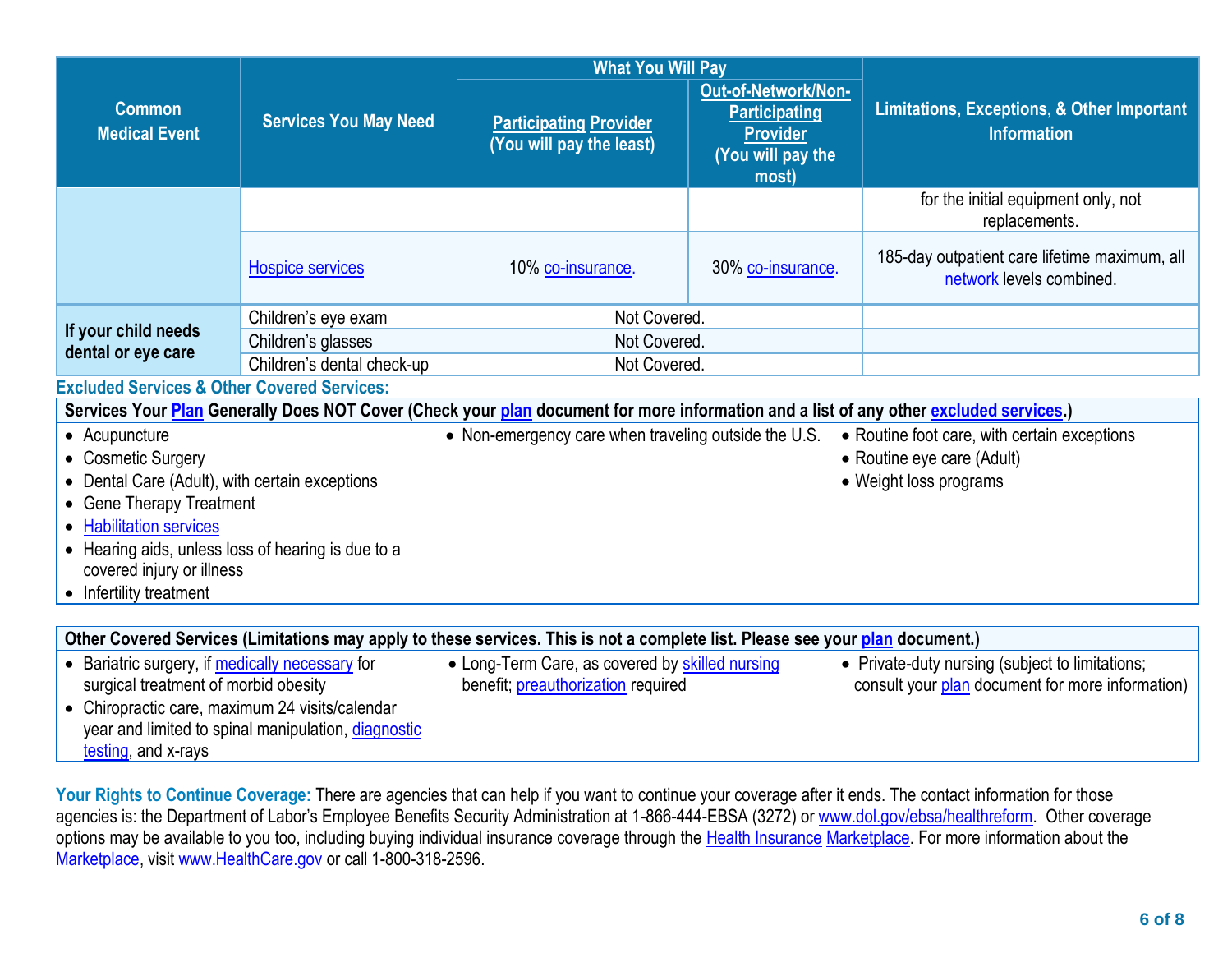Your Grievance and Appeals Rights: If you have a complaint or are dissatisfied with a denial of coverage for claims under your plan, you may be able to [appeal](https://www.healthcare.gov/sbc-glossary/#appeal) or file a [grievance.](https://www.healthcare.gov/sbc-glossary/#grievance) For questions about your rights, this notice, or assistance, you can contact: Board of Trustees of the Sheet Metal Workers, Local Union 268 Welfare Plan, 2701 North 89th Street, Caseyville, Illinois 62232, 618-397-1443.

There are agencies that can help if you have a complaint against your [plan](https://www.healthcare.gov/sbc-glossary/#plan) for a denial of a [claim.](https://www.healthcare.gov/sbc-glossary/#claim) This complaint is called a [grievance](https://www.healthcare.gov/sbc-glossary/#grievance) or [appeal.](https://www.healthcare.gov/sbc-glossary/#appeal) For more information about your rights, look at the explanation of benefits you will receive for that medical [claim.](https://www.healthcare.gov/sbc-glossary/#claim) Your [plan](https://www.healthcare.gov/sbc-glossary/#plan) documents also provide complete information to submit a [claim,](https://www.healthcare.gov/sbc-glossary/#claim) [appeal,](https://www.healthcare.gov/sbc-glossary/#appeal) or a [grievance](https://www.healthcare.gov/sbc-glossary/#grievance) for any reason to your [plan.](https://www.healthcare.gov/sbc-glossary/#plan) For more information about your rights, this notice, or assistance, contact: Department of Labor's Employee Benefits Security Administration at 1-866-444-EBSA (3272) or www.dol.gov/ebsa/healthreform. Additionally, a consumer assistance program can help you file your appeal. Contact the Illinois Department of Insurance, 100 Randolph St., 9th Floor, Chicago, Illinois 60601, 1-877-527-9431, or visit the website at www.insurance.illinois.gov, or email doi.director@illinois.gov.

## **Does this plan provide Minimum Essential Coverage? YES**

[Minimum Essential](https://www.healthcare.gov/sbc-glossary/#minimum-essential-coverage) Coverage generally includes plans, health insurance available through the Marketplace or other individual market policies, Medicare, Medicaid, CHIP, TRICARE, and certain other coverage. If you are eligible for certain types of Minimum Essential Coverage, you may not be eligible for the premium tax credit. **Does this plan meet the Minimum Value Standards? YES**

If your [plan](https://www.healthcare.gov/sbc-glossary/#plan) doesn't meet the [Minimum Value Standards,](https://www.healthcare.gov/sbc-glossary/#minimum-value-standard) you may be eligible for a [premium tax credit](https://www.healthcare.gov/sbc-glossary/#premium-tax-credits) to help you pay for a plan through the [Marketplace.](https://www.healthcare.gov/sbc-glossary/#marketplace)

#### **Language Access Services:**

[Spanish (Español): Para obtener asistencia en Español, llame al 1-314-865-1300 [Tagalog (Tagalog): Kung kailangan ninyo ang tulong sa Tagalog tumawag sa 1-314-865-1300 [Chinese (中文): 如果需要中文的帮助, 请拨打这个号码1-314-865-1300 [Navajo (Dine): Dinek'ehgo shika at'ohwol ninisingo, kwiijigo holne' 1-314-865-1300 ––––––––––––––––––––––*To see examples of how this plan might cover costs for a sample medical situation, see the next section.–––––––––––*–––––––––––